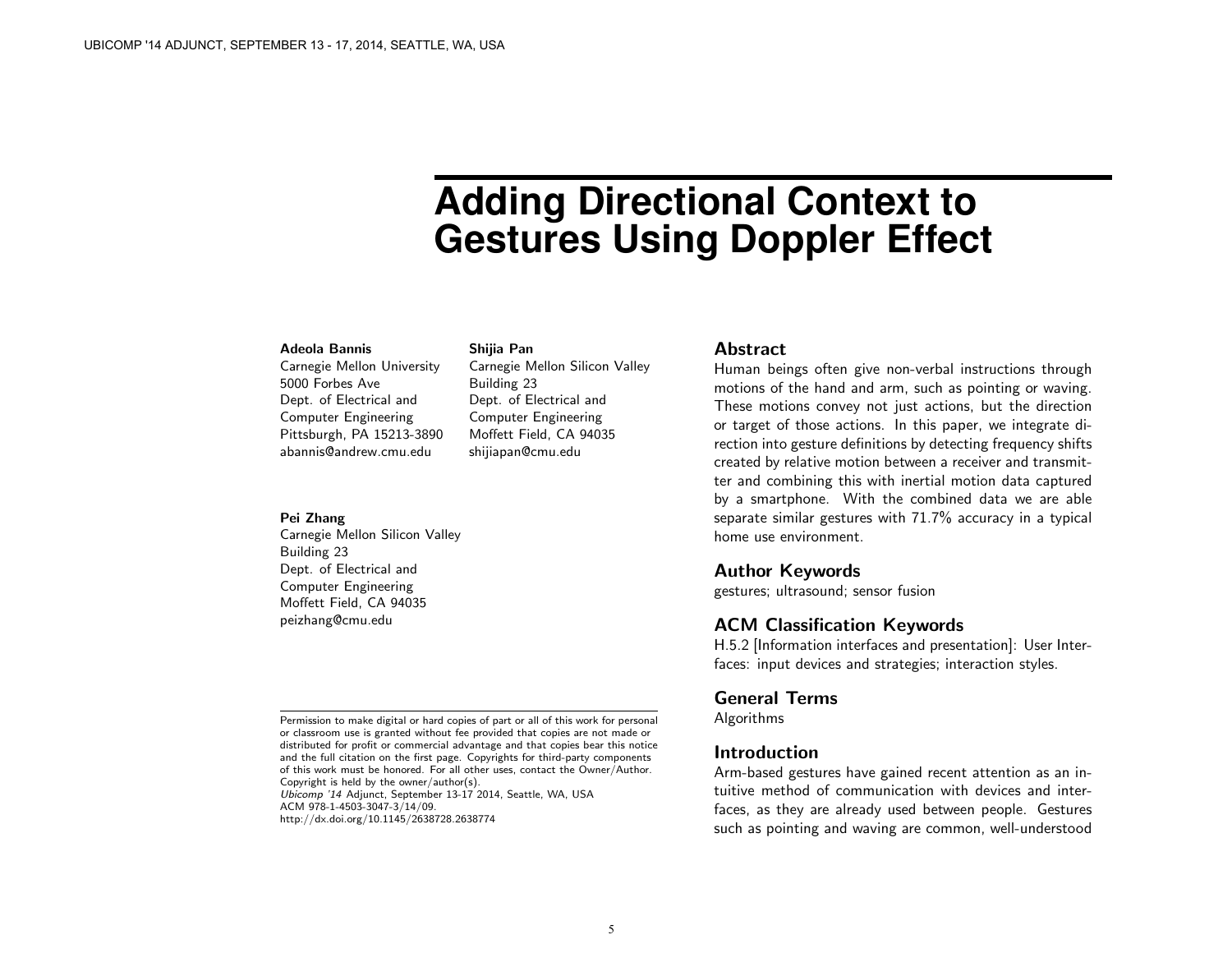and distinctive. Most approaches to recognising arm gestures use images or video of the user, and rely on recognising specific poses or a sequence of poses [?] [?]. If a gesture is used to identify a target, both target and user must be in view of the camera, and the system must be able to determine what objects in the scene are background and which are potential targets.



<span id="page-1-0"></span>Figure 1: System Overview

There have been a growing number of systems using ultrasound to determine relative motion or positioning of devices, rather than vision-based methods. The Spartacus [?] and DopLink [?] systems both use the Doppler effect on audio frequency due to user motion to select one device from a group, or to determine the relative position of multiple devices.

In this paper, we present a method of combining the relative motion information gained from observing the Doppler effect with the inertial sensor data of a smartphone in motion to specify gestures with a directional component. This method can be extended to define targeted gestures, such as directing a command to a selection of targets from a group. An outline of this system is given in Fig. [1.](#page-1-0)

# Frequency Shift Detection

When a sound source and receiver are in motion relative to each other, there is a frequency shift dependent on their relative velocities. The sign of this relative velocity indicates the direction of motion between the receiver and transmitter, i.e. whether they are moving together or apart. The relationship is approximately:

$$
\Delta f = \frac{\Delta v}{c} f_0 \tag{1}
$$

where  $\Delta f$  is the frequency shift,  $\Delta v$  is the relative velocity, c is the speed of sound, and  $f_0$  is the true frequency emitted by the transmitter. Thus the observed frequency shift is directly proportional to the speed of the user's device.

Since the audio tones used are 20 kHz and above, a sampling rate of 44.1 kHz is used to satisfy the Nyquist requirement. In order to extract the timing of the frequency shift, we use a short-time Fourier transform. The desired frequency resolution at the original sampling rate would require an FFT length of about 8192 samples, which is too computationally intensive, and includes many unwanted frequency bins. To reduce the necessary FFT size, the audio is downsampled by a factor of 5, giving a new sampling rate of 8820 Hz, and a Chirp-Z transform is used to focus on a region of interest. For the gestures currently recognised, the maximum frequency shift does not exceed 200 Hz. We have chosen a band of  $\pm 400$  Hz from the transmitter frequency as a safe margin.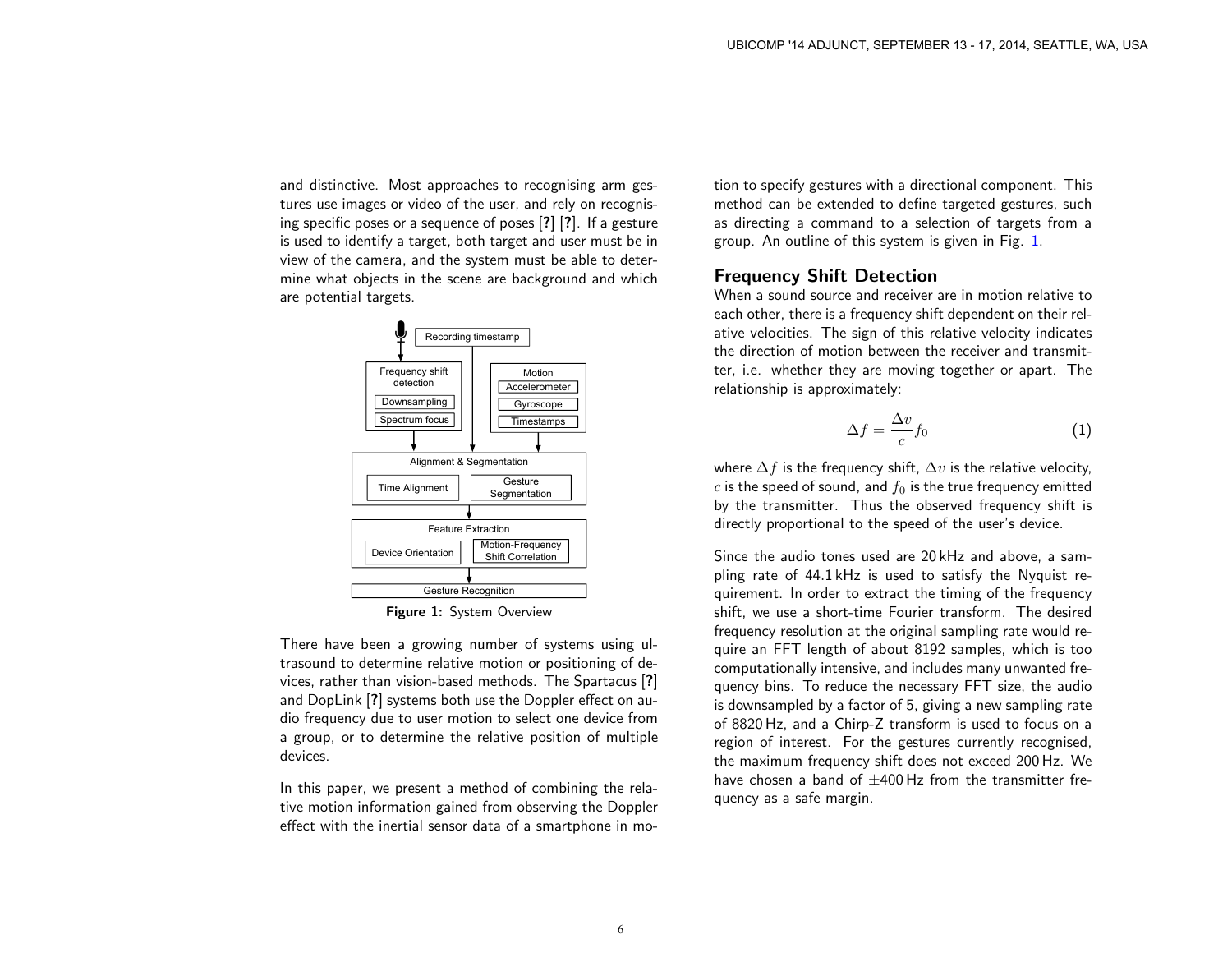## Time Alignment

In a real-time environment, it would be possible to obtain the motion sensor readings and audio samples simultaneously. However, on a typical smartphone, the motion data is sampled at intervals and delivered on a callback thread, independent of the audio capture. Furthermore, the timestamps that are provided with motion events on popular smartphone platforms are guaranteed to be consistent with other motion timestamps, but not with timestamps from other sources, e.g. the system clock used for audio capture timing. Therefore, the first step in processing is to convert the motion sensor timestamps to the same reference as the audio capture time. This is done by taking a system timestamp with the first sensor readings and subtracting the sensor timestamp to provide a rough estimate of the offset between clocks.



<span id="page-2-1"></span>Figure 2: Sweeping motion away from (a), across (b) and towards (c)

# Gesture Segmentation

Once the data is roughly aligned in time, the different timestamps and sampling intervals mean that the readings still cannot be directly compared. Instead,the frequency and motion readings are segmented into regions, separated by periods of rest. First, positive and negative thresholds are applied so that only a certain magnitude of frequency shift, acceleration or angular velocity can trigger a gesture

(dashed lines in Fig. [3\)](#page-2-0). Secondly, a threshold is set on the number of samples below the trigger magnitude needed before the system is considered at rest again. This is to allow crossings to register as part of the same gesture instead of being split when the thresholds are crossed. The start and end times of the segments are compared, and if they are the same to within 1 s, they are taken as components of the same gesture.

### Feature Extraction

Fig[.3](#page-2-0) shows sensor readings from a series of gestures, either towards, away from, or across an ultrasound transmitter (Fig [2\)](#page-2-1).



<span id="page-2-0"></span>Figure 3: Relative motion to transmitter derived from motion and frequency shift

The first event (Fig. [3a](#page-2-0)) is ignored because it falls below the threshold. Frequency shift alone could be used to determine a movement towards (Fig.  $3b$ ) or away from (Fig.  $3c$ ) the transmitter, but motion data is needed to distinguish a motion across (Fig.  $3d+e$  $3d+e$ ) the transmitter from a backand-forth motion (Fig. [3f](#page-2-0)).